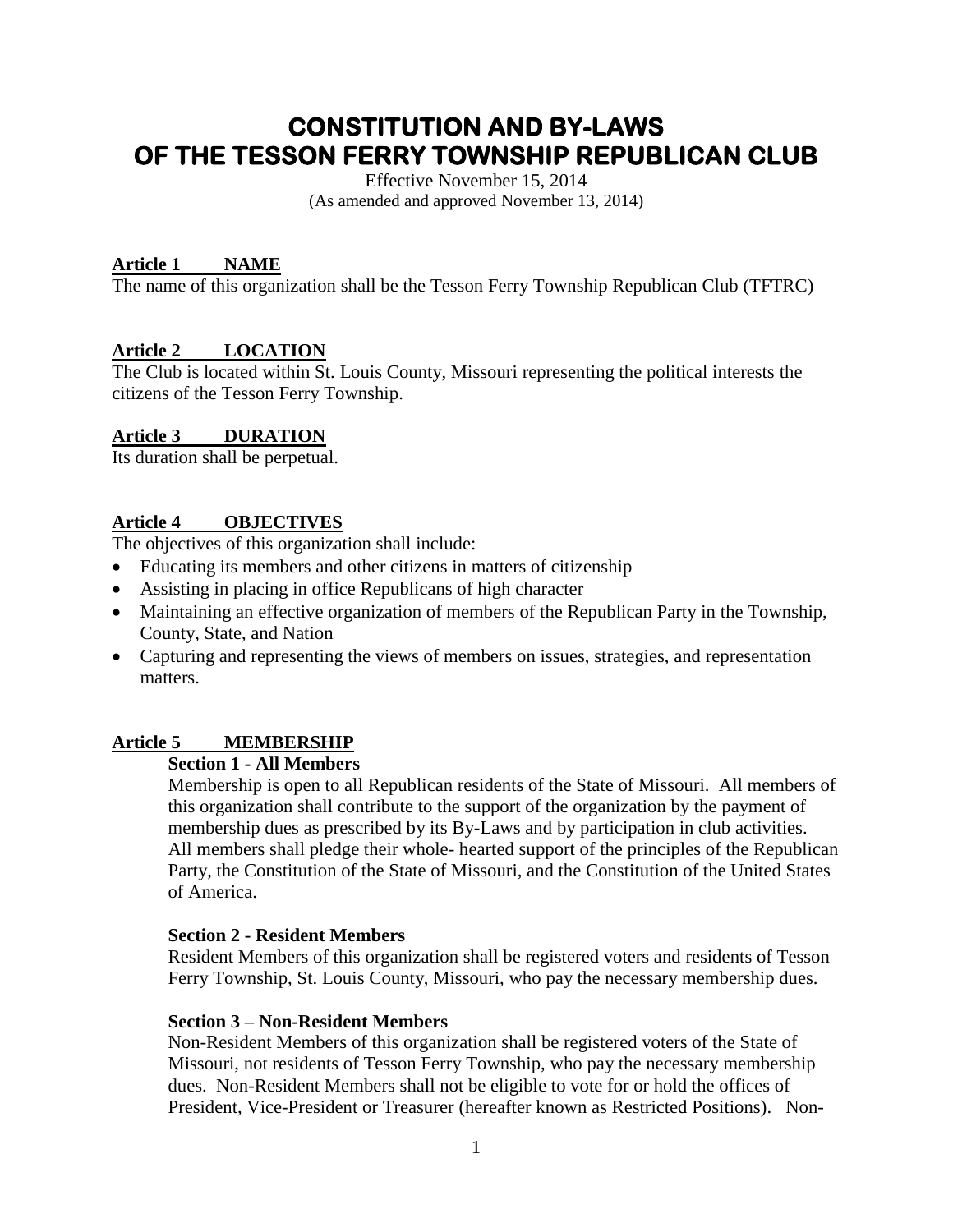Resident Members may hold any other elected office (hereafter known as Non-Restricted positions) in the organization and may vote for such positions. With exception of new or changes to the club BY-Laws, Non-Resident Members may vote on all other matters considered by the club and may be appointed to a committee.

#### **Section 4 – Lifetime Members**

Lifetime Members of this organization shall be those members recommended by the Executive Board who are approved at a regular meeting of the Club. This membership would be based on continuous service to the Club, and the member would be exempt from annual dues. If they are residents of the Township, they will have all privileges of the Resident Members. If they are not residents of the Township, they will have the privileges of Non-Resident members.

## **Section 5 – Youth Members**

Youth Members of this organization shall be 13 years of age or older but not yet 18 years of age, residents of Tesson Ferry Township, St. Louis County, Missouri, who pay the necessary membership dues. Youth Members shall not be eligible to vote or hold office in the organization. Youth Members may be appointed to a committee.

## **Section 6 – Member in Good Standing**

Member in Good Standing is defined as current with all dues as well as having been a member for 60 days. Unpaid members dropped from the membership roll due to nonpayment of dues are considered new members and subject to the 60 day wait before being a Member in Good Standing.

# **Section 7 - Membership Termination**

Officers and members of this Club may be terminated for cause upon the vote three fourths of the voting eligible members in attendance at any official meeting called for the purpose of termination consideration.

# **Article 6 EXECUTIVE BOARD**

Club leadership shall be provided by an EXECUTIVE BOARD comprised of all elected Club OFFICERS, RIGHT-OF-POSITION MEMBERS, and an appointed CLUB COUNCIL meeting together.

- (A)The Board shall serve to establish club policies and guide membership in all club official business. The Board shall serve to assure that club member views, concerns, and recommendations are fully considered in structuring club activities, recommendations, positions, and responses to political action requests.
- (B) The Executive Board may recommend rules, regulations, and actions to the organization not inconsistent with the Constitution and By-Laws.
- (C) The Executive Board shall establish an Annual Club Operating Budget and formulate Club Annual Goals and Objectives. The Board shall determine the structure the composition of these.
- (D)The Executive Board shall consist of: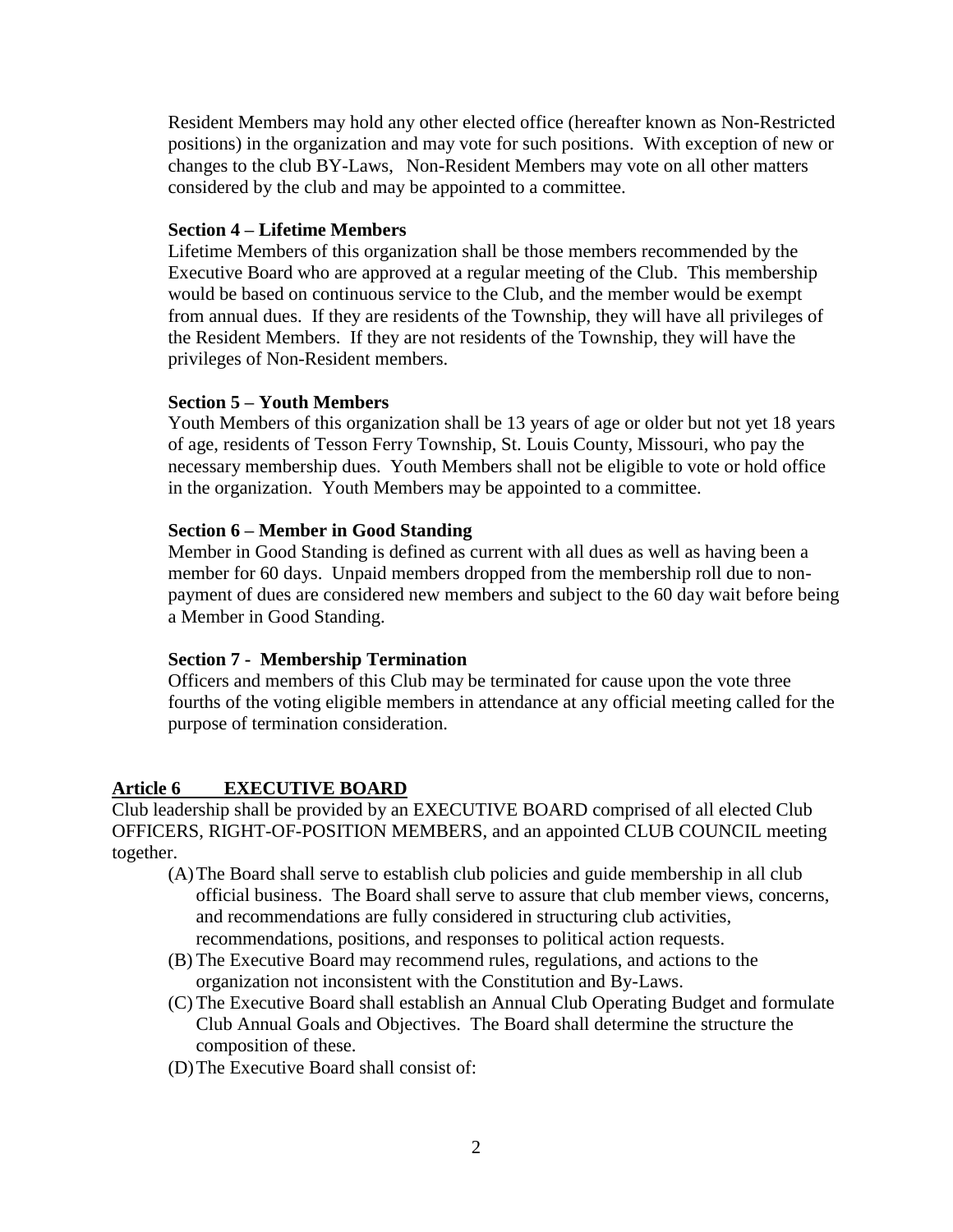#### **Section 1 - Club Officers**

The officers of the organization shall be: **(Restricted Positions)** PRESIDENT VICE PRESIDENT TREASURER **(Non-Restricted Positions) SECRETARY** NEWSLETTER EDITOR MEMBERSHIP CHAIRPERSON SERGEANT-AT-ARMS

Club Officers shall have full and equal voting rights in all Club activities to the extent established in these By-Laws.

#### **Section 2 - Right-of-Position Members**

The Tesson Ferry Township Committeeman and Committeewoman shall serve as nonelected members of the Executive Board with full voting rights provided each is a Member in Good Standing of the Club. Right-of-Position Members may also be elected to Non-Resident eligible Board positions but will surrender the voting right associated with this position.

#### **Section 3 - Club Council**

- (A) An advisory council of up to four members may be appointed by the Executive Board to serve as adjunct members of the Board. Council Members shall serve to provide advice and consultation to the Executive Board relative to historical, political, financial, legal and other pertinent experience and expertise. Council members shall participate in all board matters on an advisory basis but shall have no vote.
- **(**B) Club Council members will serve at the pleasure of the Board for the duration of the term of the Board. Club Council members may be terminated at any time at the pleasure of the Executive Board.

#### **Section4 - Executive Board Structure**

- (A)The Club President shall serve as Executive Board Chairperson, the Club Vice President shall serve as Board Vice Chairperson, and the Club Secretary shall serve as Board Secretary, unless the Board, by majority vote of members present, determines a preference for a different arrangement. The President shall assure that majority of voting Board always remains with Resident Members.
- (B) The Board secretary shall keep a complete record of all Board meetings, together with any recommendations to be made to the organization. These recommendations are to be read at the next regular General Meeting of the organization and be submitted for a vote before becoming effective. Each recommendation shall be passed separately. The submission of recommendations shall become an order of business in the regular monthly meetings as further provided in Article 14, "Order of Business."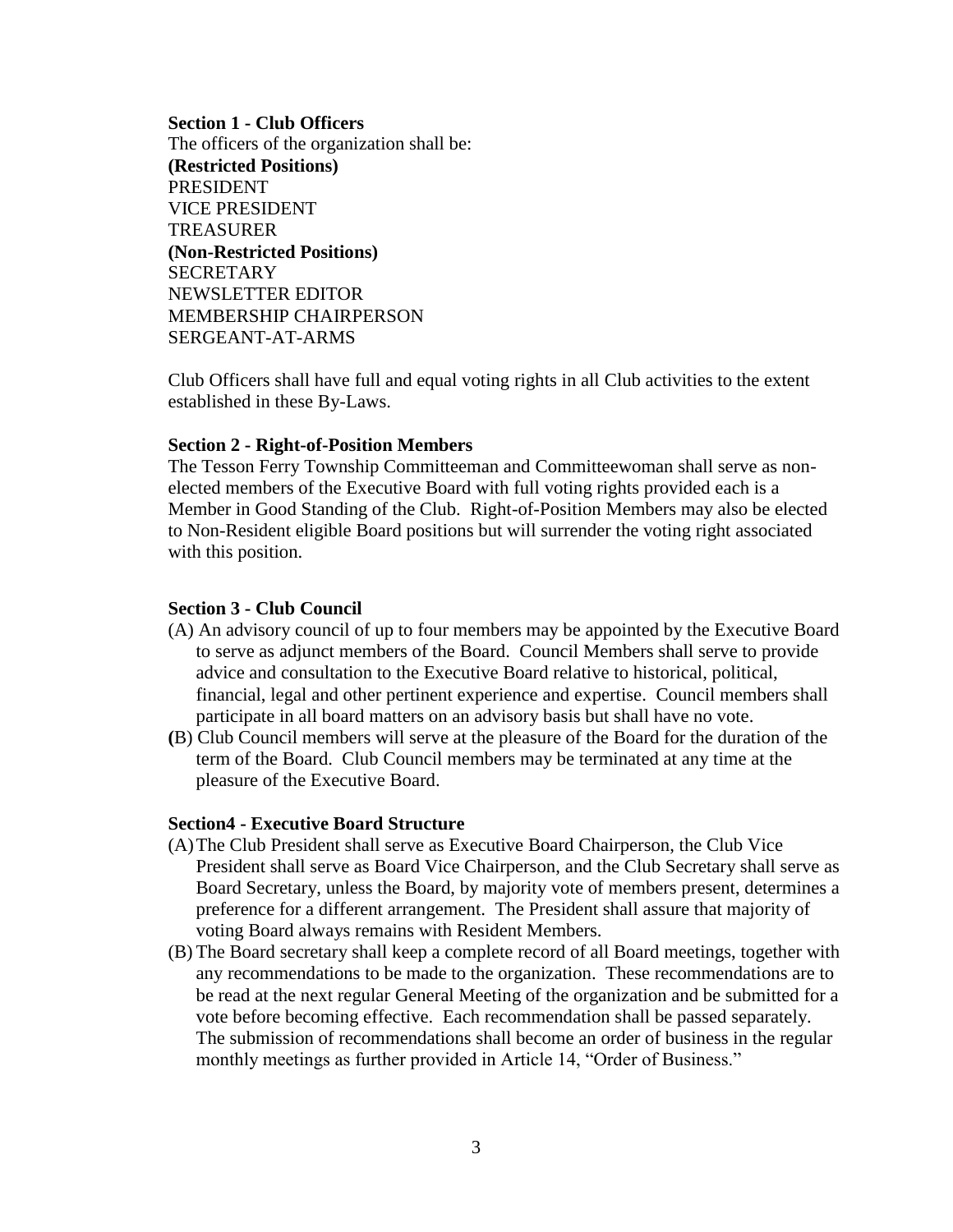# **Article 7 TERM- OF- OFFICE**

- (A)Club Officers/Executive Board Members elected at the Annual Meeting shall serve for a term of one (1) year beginning January 1 of the year following the Annual Meeting and ending December 31, or until a successor has been qualified.
- (B) Should an elected officer of this organization or Club Council member be elected to a partisan political office, then his/her position shall be declared vacant upon inauguration to political office. Board members seeking partisan political office may not vote in any election regarding club endorsement or funding of their election.
- (C) Officers may be elected for successive terms.
- (D)In the event that a board position is declared vacant the President (with Board approval) may make a temporary appointment to said position until election of a permanent replacement. Any appointment is limited to 90 days and is nonrenewable.

## **Article 8 ELECTION OF CLUB OFFICERS**

#### **Section 1 - Election Procedures**

- (A) Club Officers shall be elected by a majority of Members in Good Standing present at the Annual Meeting of the organization. Voting for a contested office shall be by secret ballot. If for any reason officers are not elected at the Annual Meeting, they may be elected at any General Meeting following the Annual Meeting. Due notice of all elections of officers shall be sent by e-mail or U.S. mail to all members at least one week prior to the meeting.
- (B) Before election proceedings take place, the secretary is to read the By-Laws pertaining to "Club Officers" (Article 6, Section 1) and "Election of Club Officers" (Article 8) to the assembled members.
- (C) The nomination of the candidates shall be made by a Nominating Committee consisting of three (3) members appointed by the President at the September meeting. This Nominating Committee is responsible for preparation, distribution, collection, and tabulation of all ballots.
- (D)No nomination for any office shall be closed until full opportunity has been given for additional nominations from the floor, and no closing of nominations shall be effective when any person, otherwise qualified, wishes to announce or nominate additional candidates. A majority of Members present shall be necessary to elect an officer.
- (E) All vacancies in elective offices may be filled by election at the next General Meeting. Candidates shall be nominated from the floor and meet all qualifications that are required of candidates at the annual election.
- (F) At the election meeting, candidates for vacated offices must give permission in person or writing to allow their names to be placed in nomination for the vacated office. Notice of the Special Election to fill vacancies shall be sent by e-mail or U.S. mail to all members as required by Paragraph (A) above.

#### **Section 2 – Eligibility to Vote**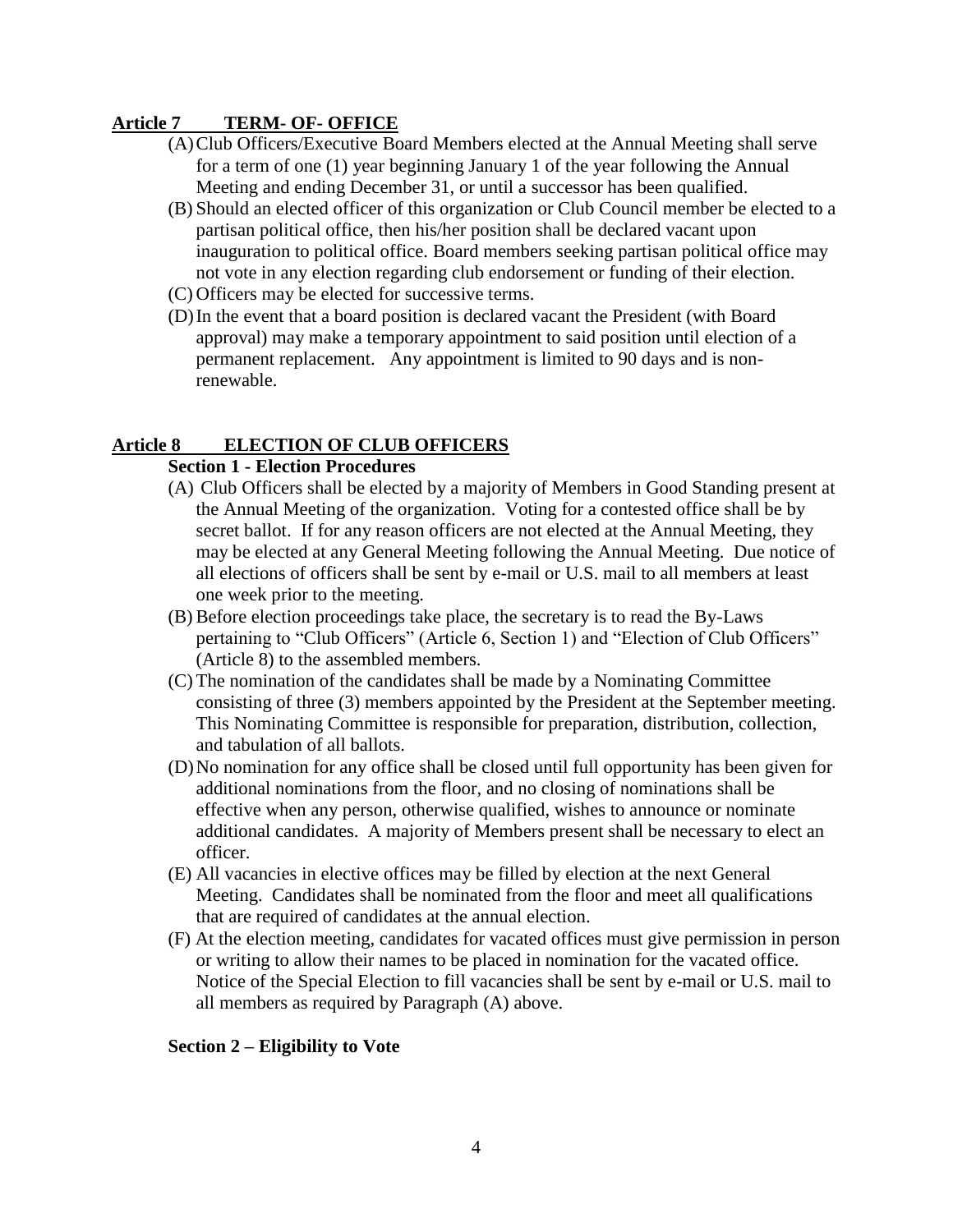- (A)The roll of all present Resident and Non-Resident Members eligible to vote, as documented by the records of the Membership Chairperson, shall be read just before the election proceedings take place.
- (B) To be eligible to vote at any Club Officer election, members must have paid current dues at least two (2) months prior to said election. Members must be Resident Members to vote for Resident-Restricted positions. Non-Resident members may vote for all non-restricted positions.

## **Section 3 – Eligibility to Hold Office**

Candidates for office in this organization shall include Members whose dues have been paid at least two (2) months prior to the election. All candidates for office in this organization must be present at the meeting when the election is held or have submitted in writing to the President their desire to hold said office.

# **Article 9 DUTIES OF OFFICE**

# (A) The PRESIDENT shall:

- Preside at all meetings and appoint all club committees.
- Be an ex-officio member of all committees.
- Consolidate Annual Club Goals and Objective for Executive Board and Club Membership approval.
- Appoint temporary Board Members
- Be authorized to sign Club checks.
- Be a Resident Member.

(B) The VICE-PRESIDENT shall:

- Perform the duties of the President in his/her absence.
- Be authorized to sign Club checks.
- Chair the Political Action Committee.
- Be a Resident Member

(C) The TREASURER shall:

- Maintain current, accurate records and submit a report at each regular monthly meeting stating the amount of funds received, expended and the balance remaining in the treasury of the organization.
- Be charged with the safekeeping of all funds and/or securities of the organization which shall be deposited in a secure place designated by the Executive Board.
- Collect all membership dues, keep accurate and current records of dues collected including date payment was made, and provide this information monthly to the Membership Chairperson and Newsletter Editor.
- Be responsible for filing required reports with the Missouri Ethics Commission.
- Consolidate the budget requests from the Standing Committees to prepare an Annual Club Operating Budget for presentation and review at the Executive Board November meeting and approval at the December Board meeting.
- Be authorized to sign Club checks.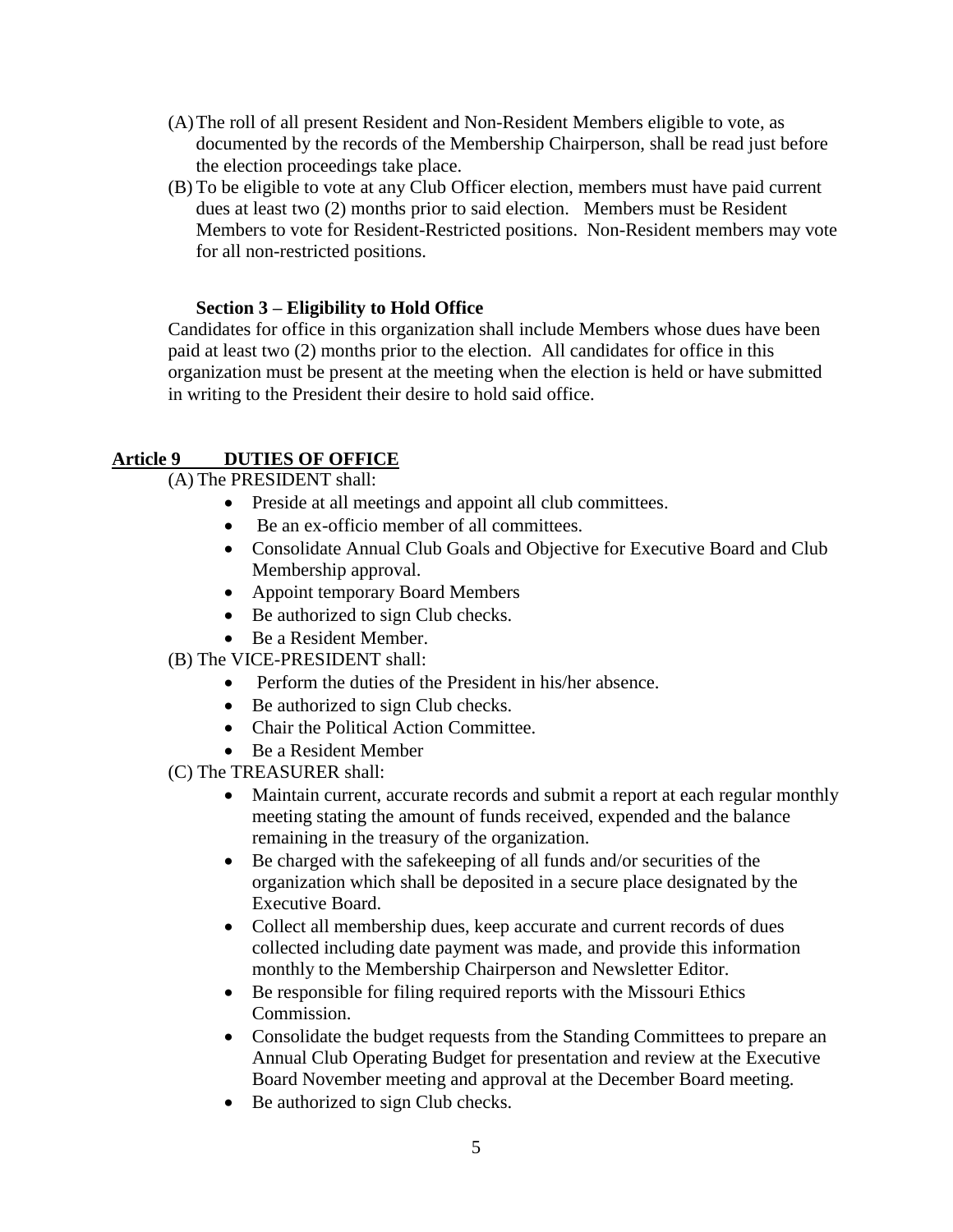- Chair the Ways and Means Committee.
- Be a resident member.

(D) The SECRETARY shall:

- Keep the records of the Club, proceedings of all General and Committee meetings, as well as other functions pertaining to this organization*.*
- Specifically record in Club minutes each specific issue proposed, discussed and voted at Board and General meetings.
- Attend to correspondence sent and received by the organization and maintain a permanent record of said correspondence.
- Chair the Cheer Committee.
- (E) The NEWSLETTER EDITOR shall:
	- Send by e-mail or U.S. mail notices of all meetings at least one week prior to said meeting.
	- Perform such duties as the organization or Executive Board may designate, including responsibility for the organization's Newsletter.
	- Chair the Publicity Committee.
- (F) The MEMBERSHIP CHAIRPERSON shall:
	- Maintain the official membership record with support of the Treasurer.
	- Provide a sign-in sheet for all official meetings and verify that the necessary quorum of Resident Members in Good Standing is present before any vote may be taken.
	- Conduct an on-going solicitation of new members for the organization*.*
	- Maintain club websites and electronic communication systems and software.
	- Chair the Membership Committee.
- (G) The SERGEANT-AT-ARMS shall:
	- Assist in maintaining proper ventilation and temperature in the meeting hall.
	- Assure that sufficient chairs are available for those in attendance.
	- Assist the President in keeping order when such assistance becomes necessary.
	- See that the flag and the lectern are in place.
	- Prevent admittance of those not entitled to attend meetings.
	- Assist the Membership Chairperson in maintaining sign-in sheets at meetings.
	- Arrange for meeting refreshments as necessary.
	- Chair the Program Committee.
- (H) Officers shall endeavor to attend meetings regularly. If any officer of this organization shall miss two consecutive (2**)** Executive Board or (3) General Meetings per year without justifiable cause as determined by the President, said officer shall be notified by the Secretary that if attendance is not resumed, their post as an officer of this organization shall be declared vacant. If said officer fails to attend the next meeting the President may declare the position vacant.
- (I) Any officer may be required to make a special report at any time when requested by the organization*.*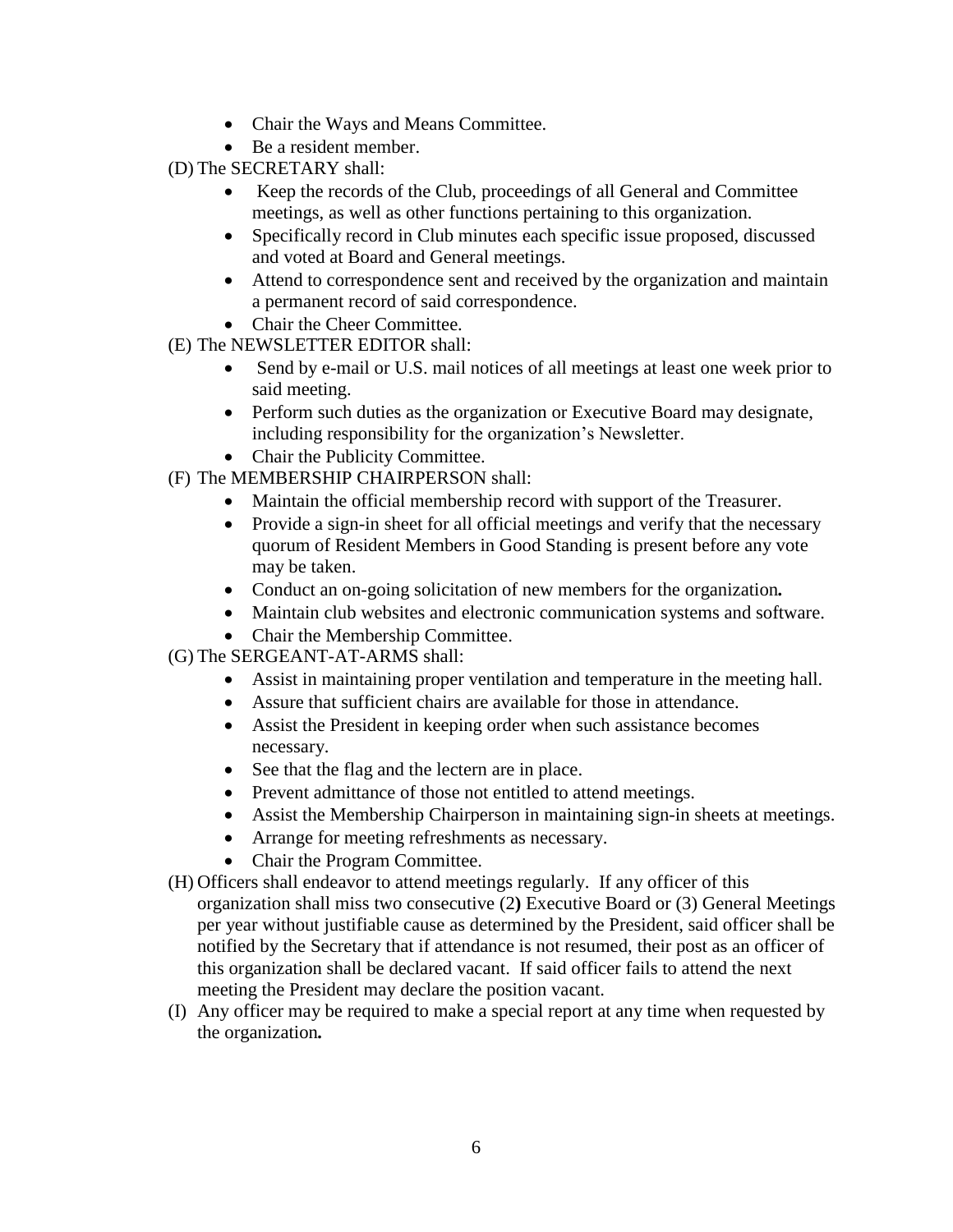#### **Article 10 DUES**

The amount of dues is to be established by a majority of the Resident Members present at any General Meeting, providing that one month's written notice of a vote to change the amount of dues is given. Family Memberships shall include all those who reside at the same residence. All dues shall be due and payable at or before the January meeting for the ensuing year. If dues are not paid by the last day of February, unpaid members shall be notified by the Membership Chairperson in writing. If dues are not received by the last day of March, unpaid members shall be dropped from the rolls. Members dropped from the membership rolls may rejoin as new members. New memberships paid in the last quarter of a year shall be constituted as paid in full for the remainder of the current year and the following calendar year.

#### **Article 11 MEETINGS**

#### **Section 1. General Meetings**

- (A) The Annual Meeting of the organization shall be held on the  $2<sup>nd</sup>$  Thursday of November. The primary purpose of this meeting shall be the election of officers. Other business may be conducted as essential to the welfare of the organization*.*
- (B) The regular General Meeting of the organization shall be held the  $2<sup>nd</sup>$  Thursday of each month. The President, in consultation with the Committeeman and the Committeewoman, may change the meeting date or place of the organization. A notification of the meeting shall be provided at least five (5) days in advance by email, or US mail. Except as otherwise designated by a vote of the organization at a prior meeting, the December meeting shall consist of the installation of newly elected officers of the organization and such other business and activities designated by the officers.
- (C) The Executive Board shall solicit Annual Club Operating Budget considerations and proposed Club Annual Goals and Objectives input at the October meeting. The President will review and consolidate all proposals for approval at the December Board Meeting and adoption by membership vote at the January General Meeting.
- (D) The President shall appoint an Auditing Committee at the October meeting each year.
- (E) The President shall appoint the Nominating Committee at the September meeting each year.
- (F) Special meetings may be called at any time by the President or upon written request of ten (10) Resident Members of the organization to the President. A notification of the meeting shall be provided at least five (5) days in advance by email, or US mail. The purpose of such meeting shall be stated in the notice. No business other than that for which the special meeting was called shall be transacted.
- (G)A quorum of twelve (12) Resident Members to include three (3) officers shall be required to conduct the business at an official meeting. The necessary quorum shall be verified by the Membership Chairperson (See Article 9, Paragraph E). A majority vote of those in attendance is required for adoption of any proposal unless otherwise specified.

#### **Section 2. Executive Board Meetings**

(A) The Executive Board shall meet on the  $4<sup>th</sup>$  Monday of each month unless otherwise specified.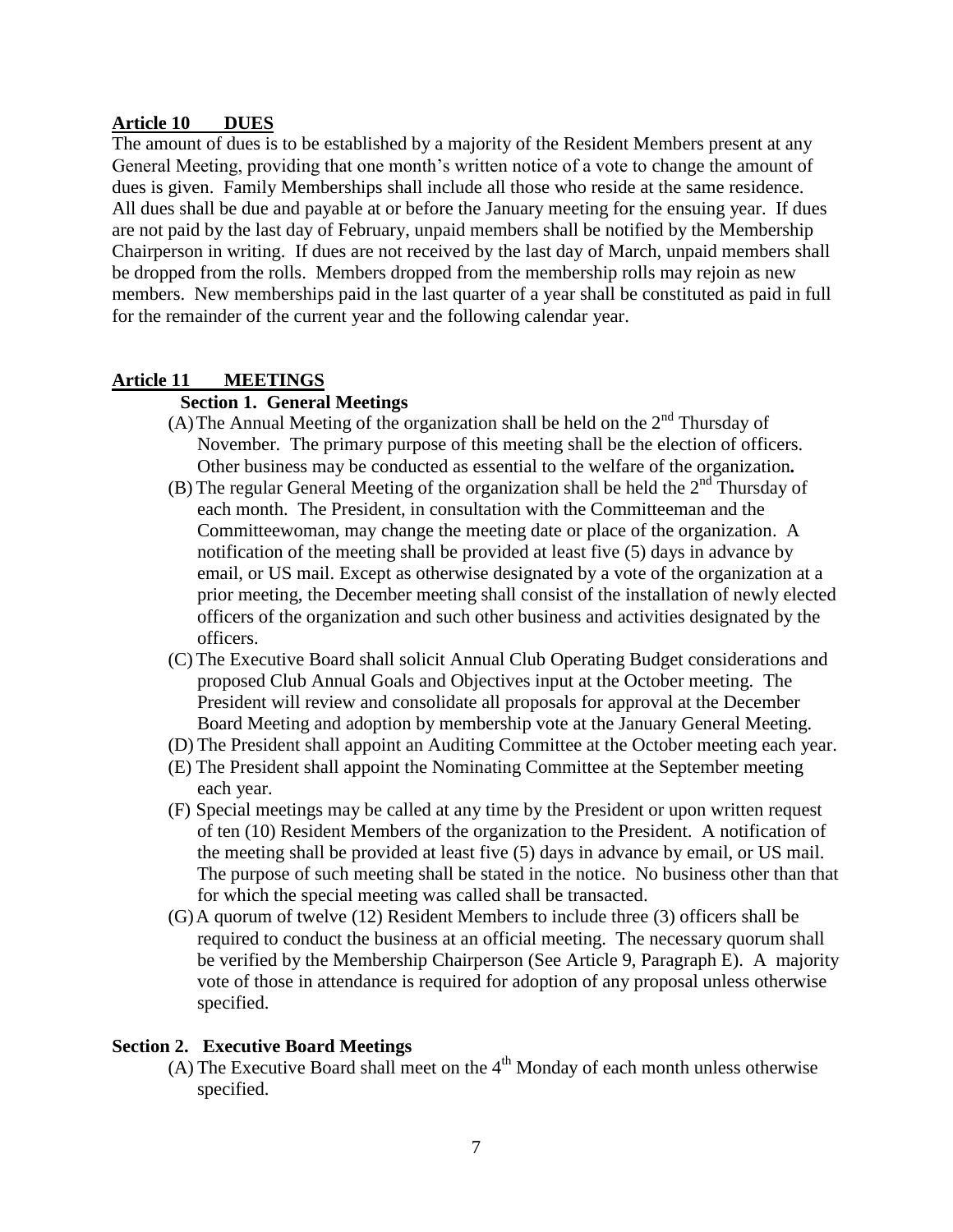- (C) A special board meeting may be called by the Club President, or upon written request to the President by a simple majority of voting board members. All board members shall be notified at least five (5) days in advance by email or US mail.
- (D)The November and December Board meeting shall include formulation and approval the Club's annual Operating Budget and proposed Annual Club Goals and Objectives.
- (E) A quorum of 2/3 of voting board members is required to conduct official business. The necessary quorum will be verified by the Board Secretary.

# **Article 12 ENDORSEMENTS**

This organization may endorse political candidates and ballot measures, may expend funds to endorsed, and may expend funds to support other Republican organizations or committees with the consent of two-thirds majority of the Executive Board and a simple majority of the Resident Members in attendance at any General meeting of the organization*.* Each endorsement, whether taken up by the Executive Board or by members at a general meeting, and whether for a candidate or for a ballot measure, shall be considered independently. Only one endorsement may be contained in a single motion.

# **Article 13 COMMITTEES**

#### **Section 1 – Standing Committees**

This organization shall have standing committees as follows:

- 1. Membership Committee
- 2. Ways and Means Committee
- 3. Program Committee
- 4. Publicity Committee
- 5. Cheer Committee
- 6. Political Action Committee

#### **Section 2 – Special Committees**

This organization shall have these special committees.

- 1. Nominating Committee
- 2. Auditing Committee

#### **Section 3 – Committee Composition**

- (A)These committees shall consist of the Committee Chairperson, and a minimum of two (2) and a maximum of four (4) Members in Good Standing (with the exception of the Nominating committee where all members must be Resident Members). The committee Chairperson shall be a Resident Member. The President, Committeeman, and Committeewoman shall also be ex-officio members of all committees.
- (B) No one shall serve on any committee unless by willingly accepting such an appointment.

#### **Section 4 – Duties of Committees**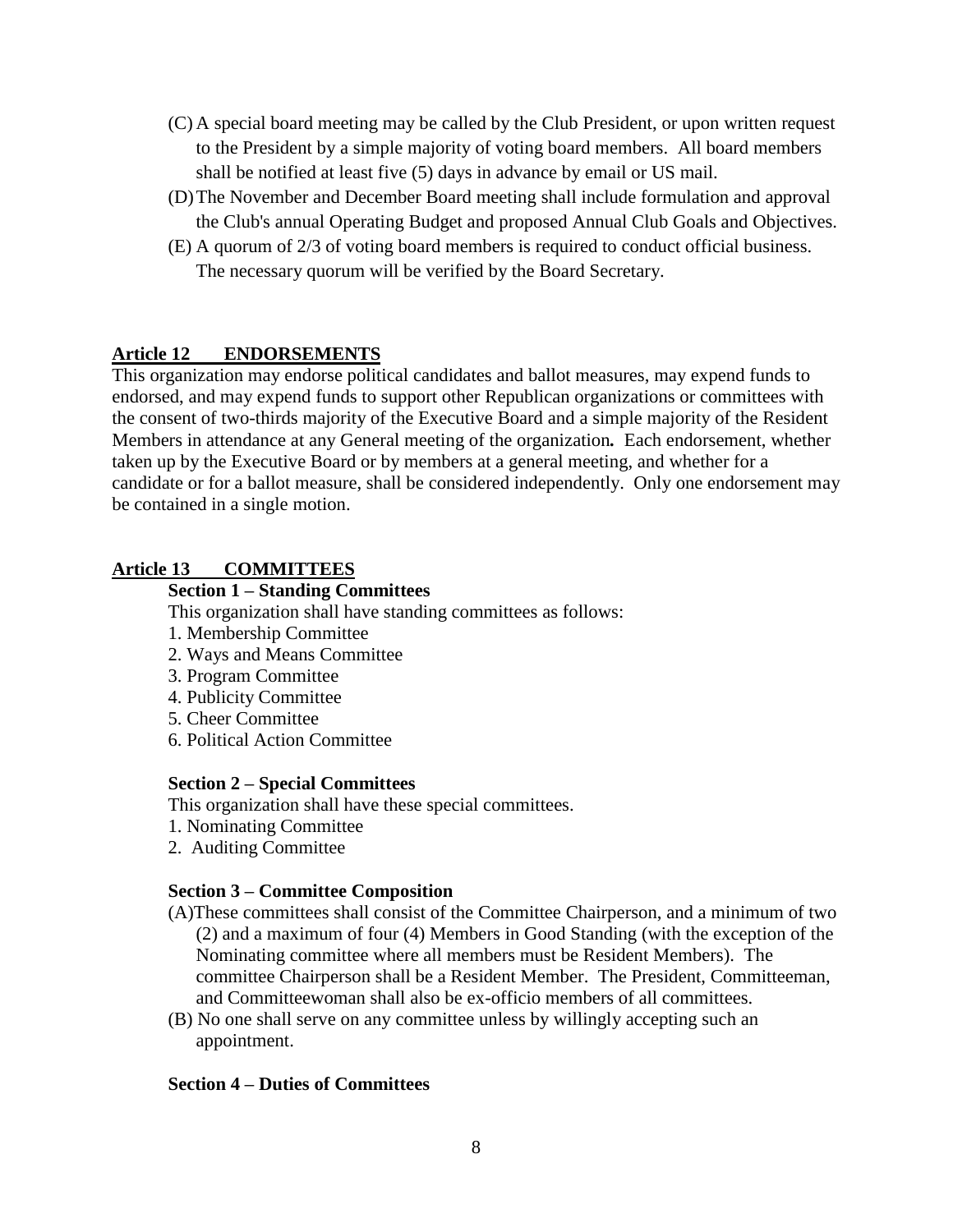- (A) The Membership Committee shall diligently seek to maintain and extend the membership of this organization and shall assist in the collecting of membership dues. All applications for membership and all resignations shall be referred to this committee for maintenance of the official Club Membership record.
- (B) The Ways and Means Committee shall seek ways and means to promote the financial stability of the organization including fund raising activities and work with the Program Committee in organization of club sponsored events.
- (C) The Program Committee shall arrange for speakers, and provide for other program agenda at the General Meetings. The committee shall support social functions of the organization and work with the Ways and Means Committee in carrying out their suggestions.
- (D) The Publicity Committee shall prepare and carry out a complete publicity program with due regard to all channels of publicity.
- (E) The Cheer Committee shall, upon learning of an illness or hospitalization of a Member in Good Standing, arrange with the President and Treasurer to send good wishes to the shut-in by whatever means of presentation may be suggested and adopted. Flowers and/or other appropriate memorials are to be sent to any member or spouse upon notice of death.
- (F) The Political Action Committee shall provide advice, guidance, and assistance in electing qualified Republicans to public office.
- (G) The Nominating Committee shall serve to secure qualified candidates for club Officers. (See Article 8, Section 1 (C))
- (H) The Auditing Committee shall audit the financial books of the organization as maintained by the Treasurer. The committee is to give a detailed report of its audit at the February regular meeting or as soon thereafter as possible together with such recommendations as may be deemed necessary or beneficial to the organization.
- (I) Each committee shall provide its budgetary requirements and proposed goals and objectives at the October Board meeting.

Section 5 – Committee Eligibility

Club members are eligible to serve on any committees except the Nominating Committee which is restricted to Resident members.

# **Article 14 ORDER OF BUSINESS**

The recommended Order of Business to be followed at all regular meetings of this organization is:

- 1. Invocation
- 2. Pledge of Allegiance
- 3. Roll Call of Officers
- 4. Membership Chairperson's quorum verification
- 5. Recognize Visitors
- 6. Program (Guest Speakers, etc.)
- 7. Approval of prior meeting minutes
- 8. Treasurer's Report.
- 9. Communications